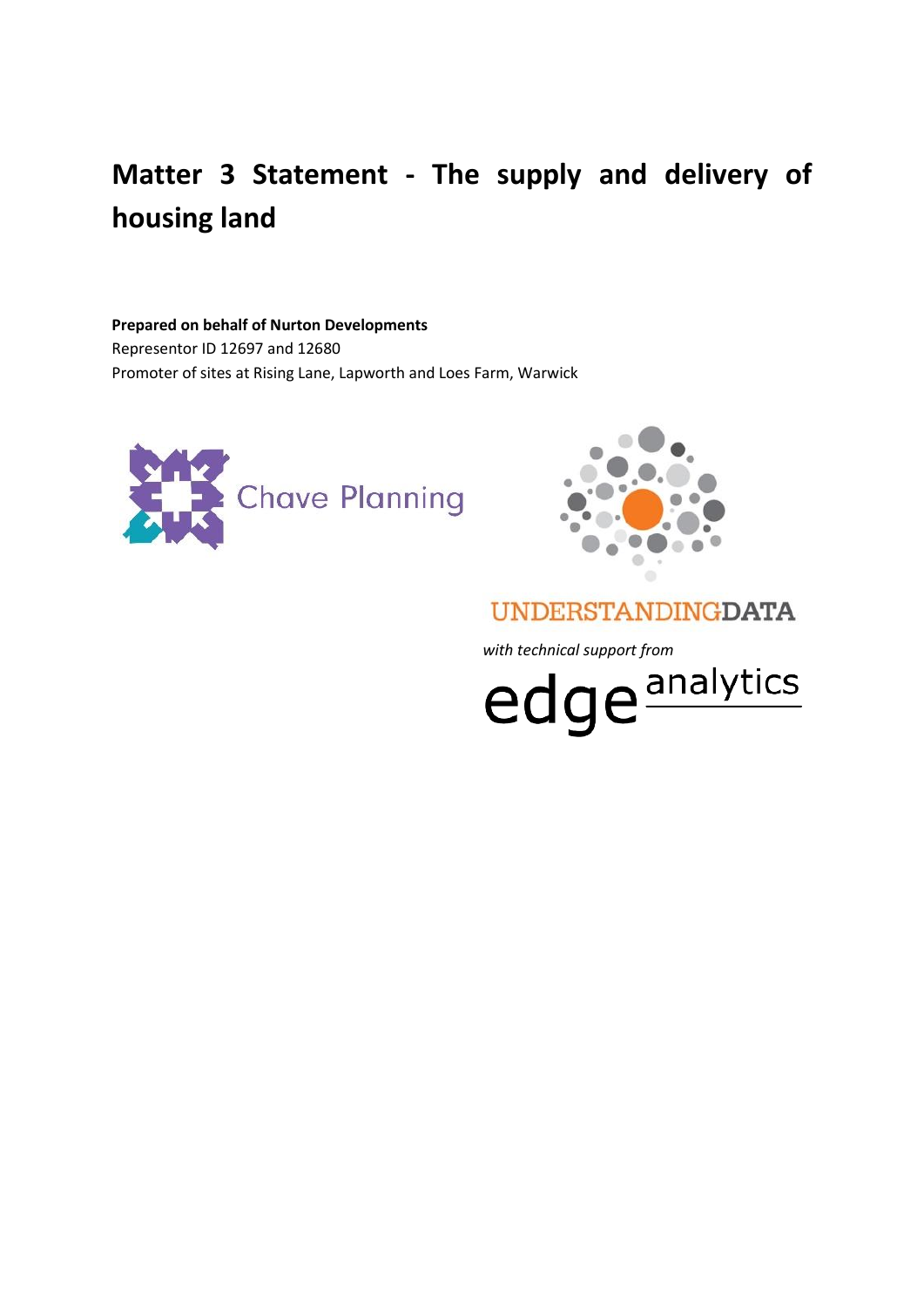*Issue: whether the approach towards the supply and delivery of housing land is justified, effective and consistent with national policy.*

# **1) What is the up to date situation regarding completions to date in the plan period and what is the residual amount of housing that needs to be delivered?**

1. There have been 406 completions in the first two years of the plan period (11/12 and 12/13). Adopting the proposed Local Plan annual requirement of 720 dwellings per annum there is a shortfall of 1,034 dwellings. Added to the remaining 16 year requirement the residual requirement is 12,554.

**2) What is the potential total supply of new housing? What is the basis for this figure and is it justified? How much of this would be consistent with policies in the Local Plan? How much would be developable within the plan period? How does total potential supply compare with the planned level of provision?**

2. The SHLAA (H009) identifies a potential supply of 12,170 dwellings in the period 2011-2026 from sites that are (potentially) suitable, available and achievable. However this does not reflect maximum potential supply, since the SHLAA assessment excluded many sites put to the Council as part of the Core Strategy "Options for Growth" consultation exercise (May - July 2008) which may potentially be suitable. The SHLAA only included urban and edge of urban sites in the potential supply.

### **3) What is the estimated total supply in the plan period from:**

#### **a) existing planning permissions**

3. 3,223 from planning permissions granted up to 31/12/13.

#### **b) other commitments e.g. sites subject to S106**

4. Unknown.

#### **c) allocated sites**

5. The Council has included a supply of 6,188 dwellings in total from the allocations proposed in the Local Plan.

### **d) other sites specifically identified e.g. SHLAA**

6. The Council has identified 393 dwellings from small urban SHLAA sites. This includes 207 dwellings from 'confidential sites'.

#### **e) windfalls**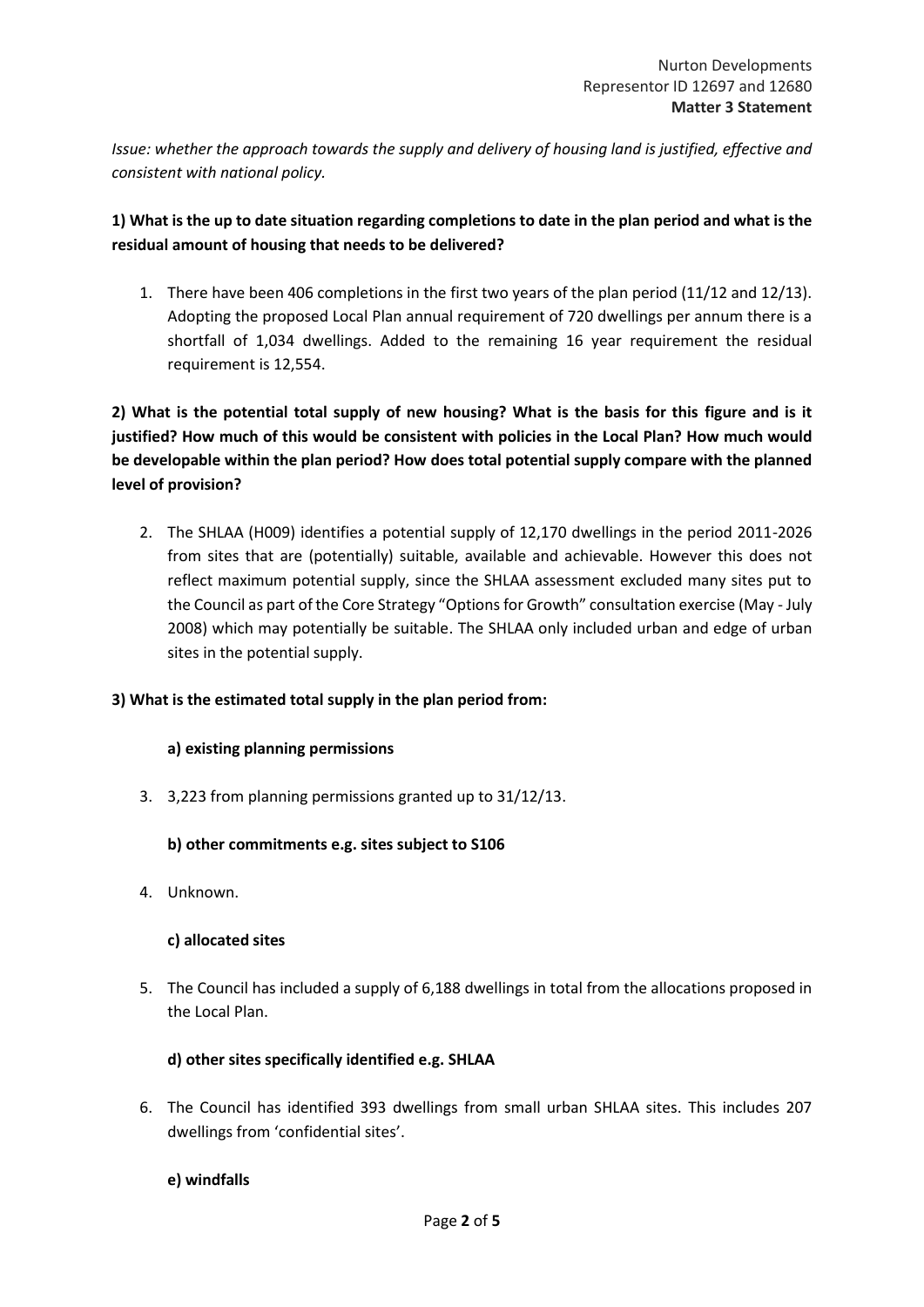7. The Council has included a windfall allowance of 2,485 dwellings.

# **4) What are the assumptions about the scale and timing of supply and rates of delivery from these various sources? Are these realistic? Has there been any discounting of sites with planning permission for example?**

- 8. The Council has identified many proposed brownfield, greenfield and village site allocations as commencing delivery in the 2015/16 monitoring period. There is no evidence supporting the trajectory of whether any of these sites have planning permission or whether there are any planning applications pending consideration for them.
- 9. It might be possible for smaller sites (i.e. <10 dwellings) to deliver dwellings within the current monitoring year IF there is a planning application pending consideration or planning permission had been granted. However there are only 2 such sites included in the trajectory. The larger sites shown to be delivering dwellings within the current monitoring year (9 sites in total) are indicated to deliver between 10-25 dwellings each this year. It is considered that, unless there is full planning permission in place, conditions discharged and the land is in the hands of the developer, it is highly unlikely that dwellings will be delivered in the current monitoring year as suggested.
- 10. A discount of 2% has been applied to permissions granted 01/04/2013 to 31/12/13, to take account of potential lapses in planning permission. It is not clear why a discount has not been applied to permissions granted prior to 01/04/2013.
- 11. It is difficult to accept 207 dwellings from 'confidential sites' as part of the trajectory (and particularly the immediate 5 year supply) since nothing is known about their availability, suitability and achievability.
- 12. Within the first 4 years of the plan period, the trajectory assumes a leap in annual delivery from 144 homes to 1,037 homes per annum. This seems highly unrealistic.

#### **5) Specifically, is the figure for windfalls realistic and justified?**

13. The windfall allowance, at 138 dwellings per annum, accounts for nearly 20% of the annual housing requirement. This seems disproportionately high, compared to planned development, and suggests an over-reliance on unplanned development.

**6) What are the potential sources of windfalls? Given that the Local Plan and SHLAA have provided the opportunity to identify specific sites, are windfalls likely to come forward on the scale envisaged? What would be the implications if they didn't?**

14. The implications of windfalls not coming forward on the scale envisaged would be to undershoot the Local Plan housing requirement by up to c20%.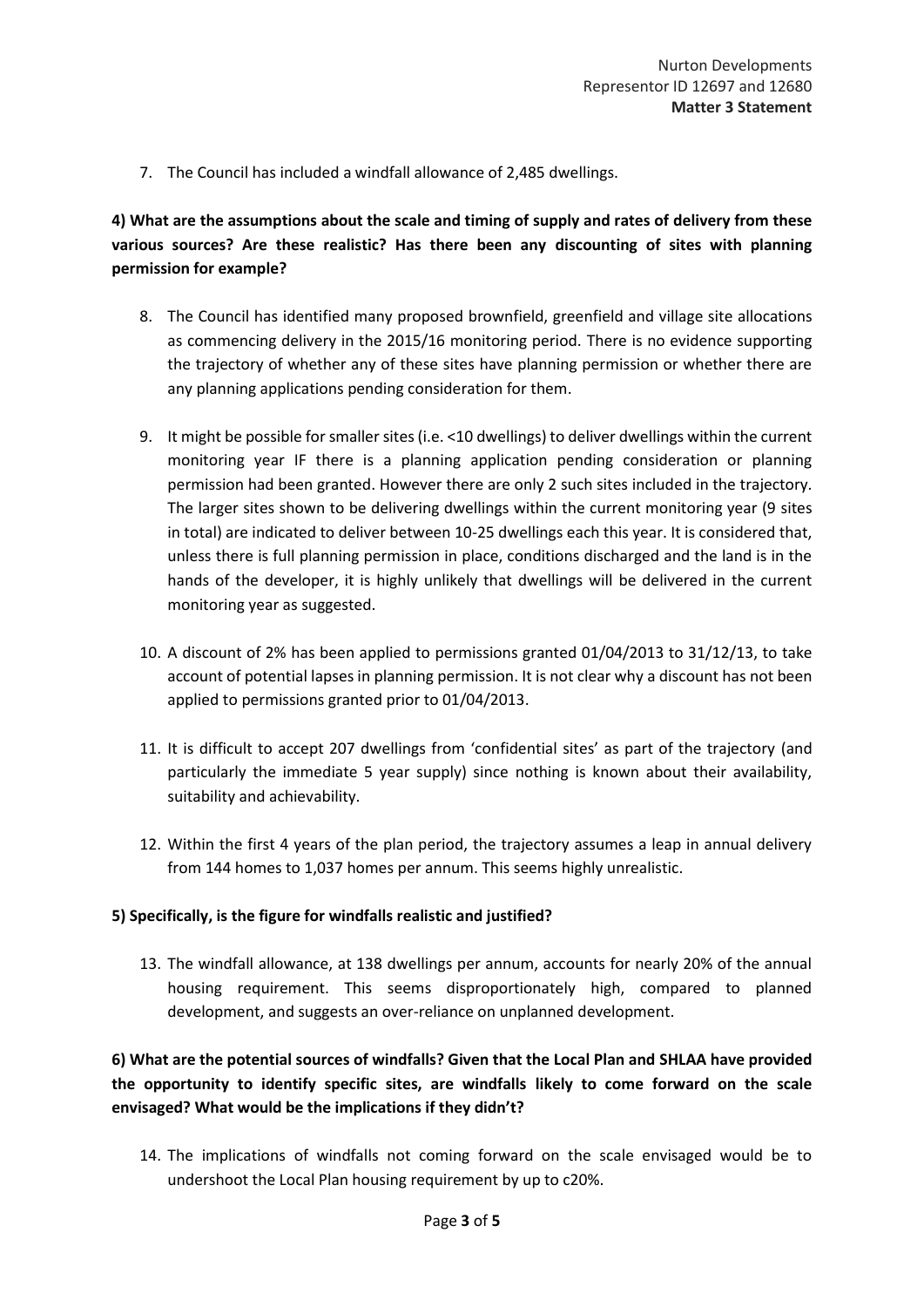# **7) How has flexibility been provided in terms of the supply of housing? Are there other potential sources of supply?**

15. No flexibility has been provided in the supply of housing. The trajectory only seeks to meet the housing requirement set out, not exceed it by any significant margin.

**8) Has there been persistent under delivery of housing? In terms of a buffer for a five year supply of housing sites, should this be 5% or 20% in relation to para 47 of the NPPF? How should the level of completions since 2011 be taken into account? What would the requirement be for a five year supply including a buffer?**

- 16. During the first two years of the proposed plan period, there has been significant underperformance in housing delivery. Completions (amounting to 406) have only been at 28% of the requirement for the first 2 years (1,440). Prior to April 2011, completions had not been at the average annual level proposed in the Local Plan since 2005/6, suggesting that the low level of housing delivery in the first 2 years of the plan period was not just a glitch; it had persisted over time. On this basis it is considered that there has been a persistent under delivery of housing and a 20% buffer should be applied. No buffer appears to have been applied to the first 5 years of the housing trajectory by the Council.
- 17. The requirement for a 5 year housing land supply including a 20% buffer would be:

720 annual requirement x 5 years = 3,600 Plus 1,034 shortfall over first 2 years = 4,634 Plus 20% buffer = 5,561 dwellings.

18. This is based on the 'Sedgefield' method of calculation, which is supported by paragraph 035 of the National Planning Policy Guidance and has been the preferred method in appeal decisions by the Secretary of State since the publication of The Framework.

# **9) Would the Local Plan realistically provide for a five year supply on adoption? Will a five year supply be maintained?**

19. The Council's trajectory illustrates a supply of 4,597 in the first 5 years, which is significantly below the 5 year requirement including a 20% buffer and, furthermore, is highly questionable for the reasons given in the answer to Q4, above. Therefore the Local Plan would not be effective in delivering a 5 year supply of housing.